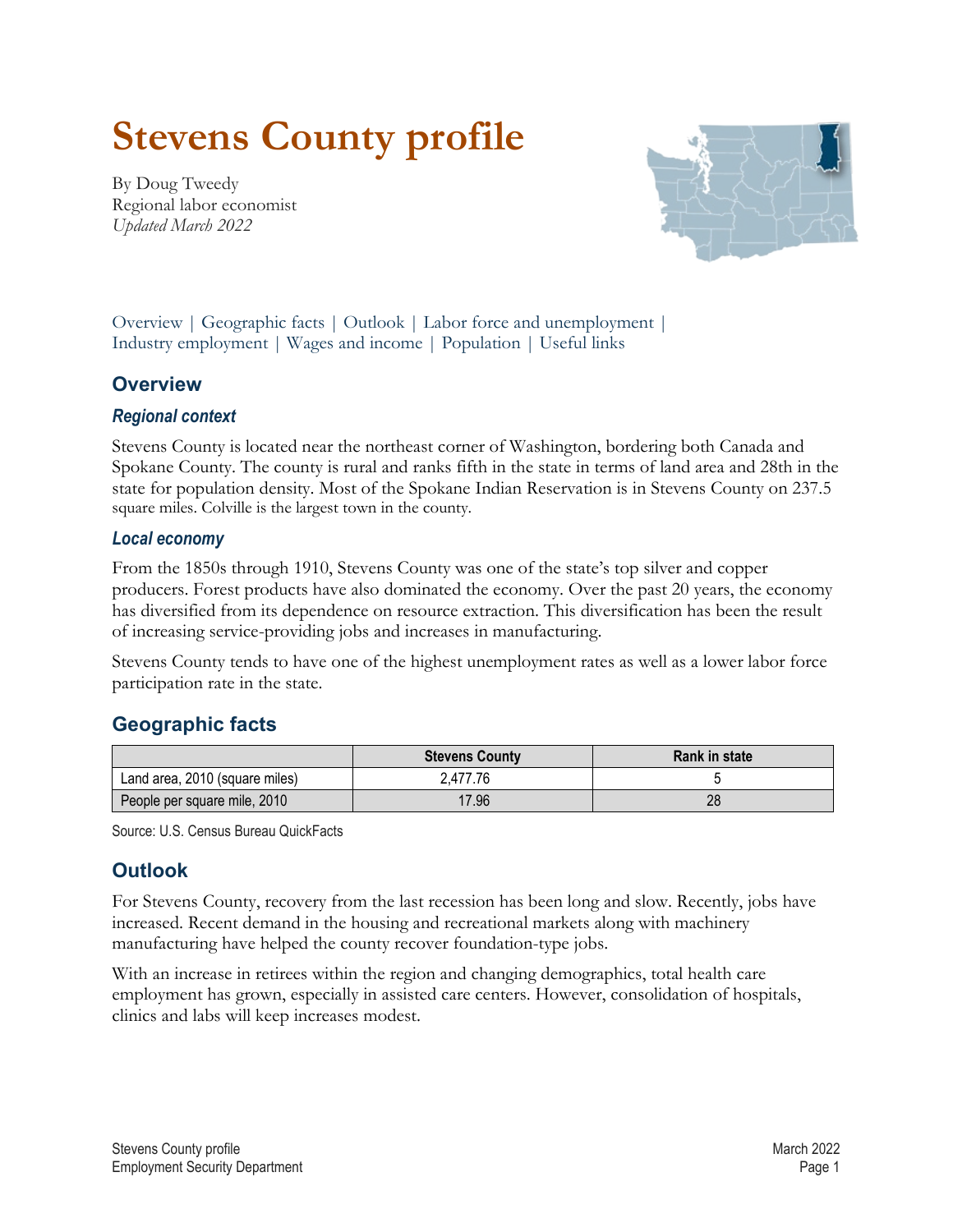Government is the largest employment sector in the county, accounting for more than 30 percent of total jobs. Federal Border Protection and Forest Service (firefighting) are likely to increase government employment in 2022. In addition, education, a subsector of government, did post employment increases in 2021.

## <span id="page-1-0"></span>**[Labor force and unemployment](#page-0-2)**

Current labor force and unemployment statistics are available on the [Labor area summaries](https://esd.wa.gov/labormarketinfo/labor-area-summaries) page on ESD's labor market information website.

In 2021, the Stevens County civilian labor force averaged 18,998. A slight decrease from 2020. Stevens, a rural county, was one of the first counties in the state to enter the phase 3 business reopenings because of the low incidence of the virus (COVID-19) in the county. Which facilitated Stevens County's economy during the pandemic. However, the county has a high average worker age, retirements have accelerated which is reducing the labor force.

Source: Employment Security Department/DATA Division

## <span id="page-1-1"></span>**[Industry employment](#page-0-2)**

Stevens County averaged 10,675 jobs in 2020, which was a slight decrease from 2019 (10,806). Current data for 2021 is not yet available. Stevens is part of the Spokane MSA, data is delayed to breakout out the county from the MSA. But we expect that 2021 will show a decrease in jobs due to retirements, decreases in manufacturing and government and the generally downward trend since 2019.

- Goods-producing employment decreased slightly in 2020. Most of the decrease was posted in the construction and manufacturing sectors.
- Service-providing employment in 2020 decreases from 2019 levels. Almost all of the decrease was in local government and retail trade.

For historical industry employment data, [contact an economist.](mailto:Dtweedy@esd.wa.gov)

Source: Employment Security Department/DATA Division

#### *Industry employment by age and gender*

The Local Employment Dynamics (LED) database, a joint project of state employment departments and the U.S. Census Bureau, matches state employment data with federal administrative data. Among the products is industry employment by age and gender. All workers covered by state unemployment insurance data are included; federal workers and non-covered workers, such as the self-employed, are not. Data are presented by place of work, not place of residence.

#### *Stevens County highlights:*

The largest job holder age group in Stevens County in 2020 was the 55+ age cohort with 28.7 percent of the workforce. This percentage was followed by job holders aged 45 to 54 at 20.6 percent of the workforce.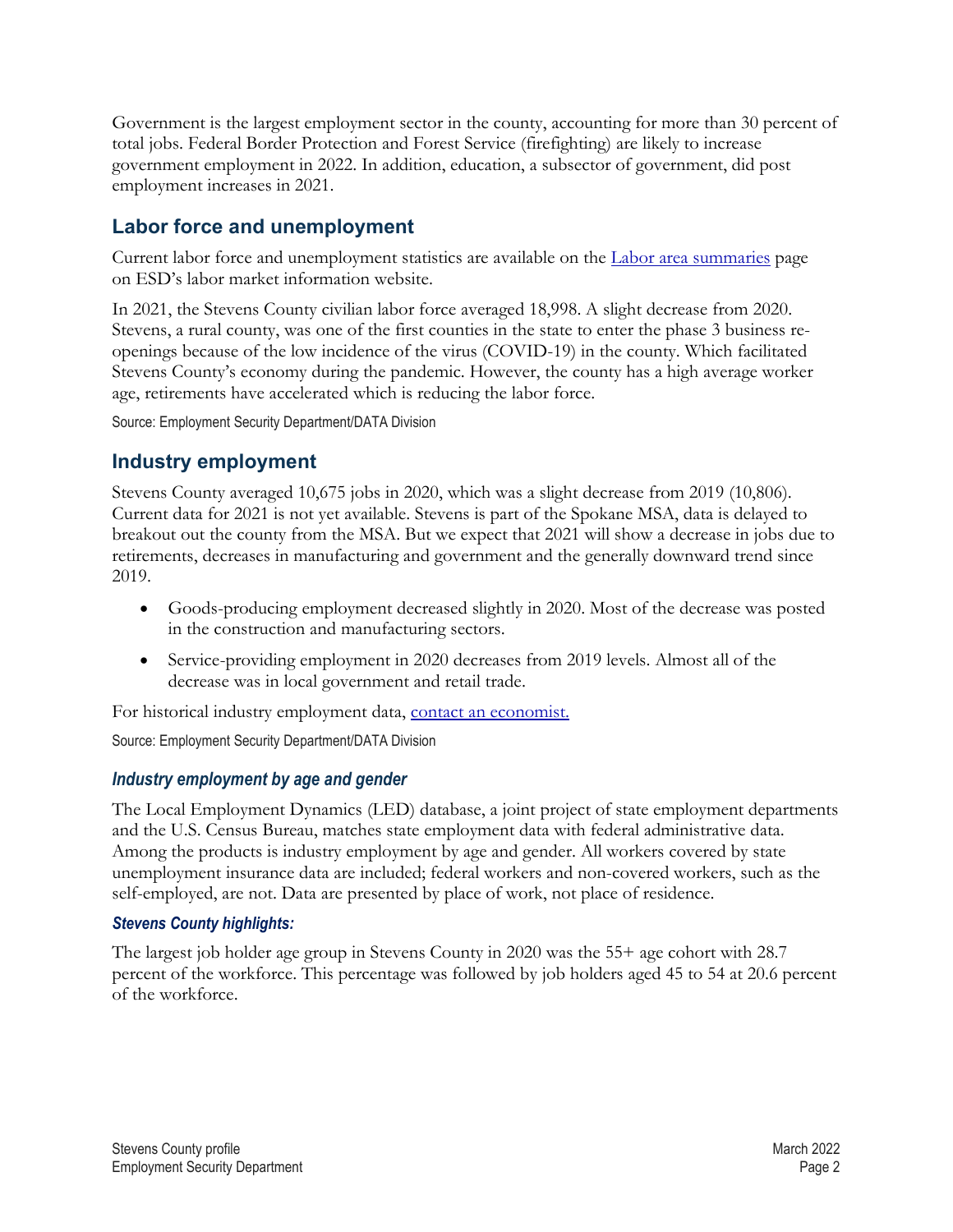In 2020, men held 50.3 percent and women held 49.7 percent of the jobs in Stevens County. There were substantial differences in gender dominance by industry.

- Male-dominated industries included agriculture (77.5 percent), construction (83.7 percent), manufacturing (80.3 percent) and utilities (73.7 percent).
- Female-dominated industries included health care and social assistance (79.9 percent), educational services (70.7 percent) and finance and insurance (76.7 percent).

Source: The Local Employment Dynamics

### <span id="page-2-0"></span>**[Wages and income](#page-0-2)**

In 2020, there were approximately 10,676 jobs covered by unemployment insurance, with a total payroll of over \$460.2 million.

The 2020 average annual wage was \$43,105 well below the state's average annual wage of \$76,801.

#### *Personal income*

Personal income includes earned income, investment income and government payments such as Social Security and Veterans Benefits. Investment income includes income imputed from pension funds and from owning a home. Per capita personal income equals total personal income divided by the resident population.

In 2020, the per capita personal income in Stevens County was \$42,740 and ranked 37th among Washington counties.

According to the U.S. Census QuickFacts, the county's median household income was \$54,426 in the period 2016 through 2020. The county's median was less than the state's (\$77,006).

Over the period 2016 to 2020, 15.0 percent of the population was living below the poverty level, higher than the state at 9.5 percent.

Source: Employment Security Department/DATA Division; Bureau of Economic Analysis; U.S. Census Bureau QuickFacts

## <span id="page-2-1"></span>**[Population](#page-0-2)**

Stevens County's population was 47,426 in 2021, with 78 percent of the residents living in unincorporated areas. The population increased 2.1 percent from 2020 to 2021, compared to the state's growth rate of 0.4 percent. The largest city in Stevens County is Colville.

#### *Population facts*

|                              | <b>Stevens County</b> | Washington state |
|------------------------------|-----------------------|------------------|
| Population 2020              | 46.445                | 7,705,281        |
| Population 2021              | 47.426                | 7,738,692        |
| Percent change, 2020 to 2021 | 2.1%                  | 0.4%             |

Source: U.S. Census Bureau QuickFacts